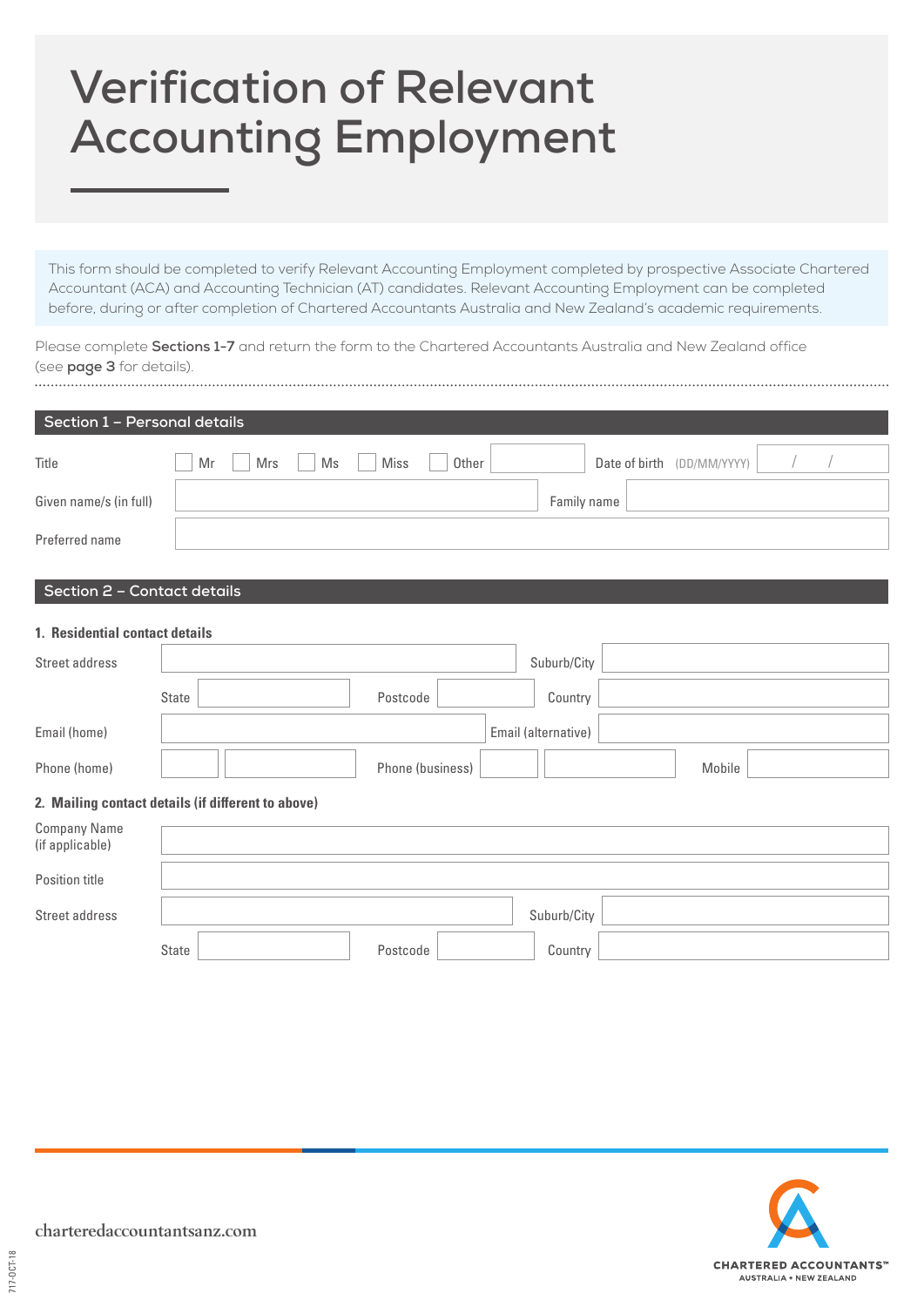#### **Section 3 – Period of relevant accounting employment**

To qualify, each position must be at least 17.5 hours per week for a minimum duration of three months (full-time equivalent based on a 35 hour week.)

Please note that a separate form should be completed for each position held.

| Name of<br>organisation                                                                                                                                                     |                                                                                             |                                                               |  |                                           |      |  |  |
|-----------------------------------------------------------------------------------------------------------------------------------------------------------------------------|---------------------------------------------------------------------------------------------|---------------------------------------------------------------|--|-------------------------------------------|------|--|--|
| Position held                                                                                                                                                               |                                                                                             |                                                               |  |                                           |      |  |  |
| Reporting to                                                                                                                                                                |                                                                                             |                                                               |  |                                           |      |  |  |
| From                                                                                                                                                                        |                                                                                             | To                                                            |  |                                           |      |  |  |
| Full-time (please tick one)<br>Part-time - If part-time, specify hours per week if applicable                                                                               |                                                                                             |                                                               |  |                                           |      |  |  |
| Section 4 - Experience                                                                                                                                                      |                                                                                             |                                                               |  |                                           |      |  |  |
|                                                                                                                                                                             | Candidate has gained experience in the following area/s (at least one area must be ticked): |                                                               |  |                                           |      |  |  |
| Academia                                                                                                                                                                    |                                                                                             | Auditing                                                      |  | Financial Accounting / External Reporting |      |  |  |
| <b>Financial Advice</b>                                                                                                                                                     |                                                                                             | <b>Financial Management</b>                                   |  | <b>General Practice</b>                   |      |  |  |
| <b>Information Systems</b>                                                                                                                                                  |                                                                                             | Insolvency and Reconstruction<br><b>Management Accounting</b> |  |                                           |      |  |  |
| Taxation                                                                                                                                                                    | Treasury                                                                                    |                                                               |  |                                           |      |  |  |
|                                                                                                                                                                             | Section 5 - Verification by supervisor/manager                                              |                                                               |  |                                           |      |  |  |
| I verify that<br>(first name) has completed the above stated<br>period of relevant accounting employment and experience in the area(s) indicated in section 4 of this form. |                                                                                             |                                                               |  |                                           |      |  |  |
| Full name                                                                                                                                                                   |                                                                                             |                                                               |  |                                           |      |  |  |
|                                                                                                                                                                             |                                                                                             |                                                               |  |                                           |      |  |  |
| Signature                                                                                                                                                                   |                                                                                             |                                                               |  |                                           | Date |  |  |
| Section 6 - Member declaration                                                                                                                                              |                                                                                             |                                                               |  |                                           |      |  |  |

This declaration must be signed by a full and current member of Chartered Accountants Australia and New Zealand who is not a family member\*\* of the candidate and whose designation is equivalent (or above) to that of the candidate's intended college.

I declare that the above information is true and correct and that the applicant has the appropriate experience to undertake NZICA's Professional Competence Requirements. I am a full and current member of Chartered Accountants Australia and New Zealand.

The member declaration can be completed by the Supervisor/Manager provided they meet the above mentioned criteria.

| First name/Surname   |      |  |  |
|----------------------|------|--|--|
| Member ID (if known) |      |  |  |
|                      |      |  |  |
| Signature            | Date |  |  |

\*\* Family members are considered to be blood relatives, including parents, siblings, aunts, uncles and grandparents; spouses or partners and any other relatives by marriage including in-laws.